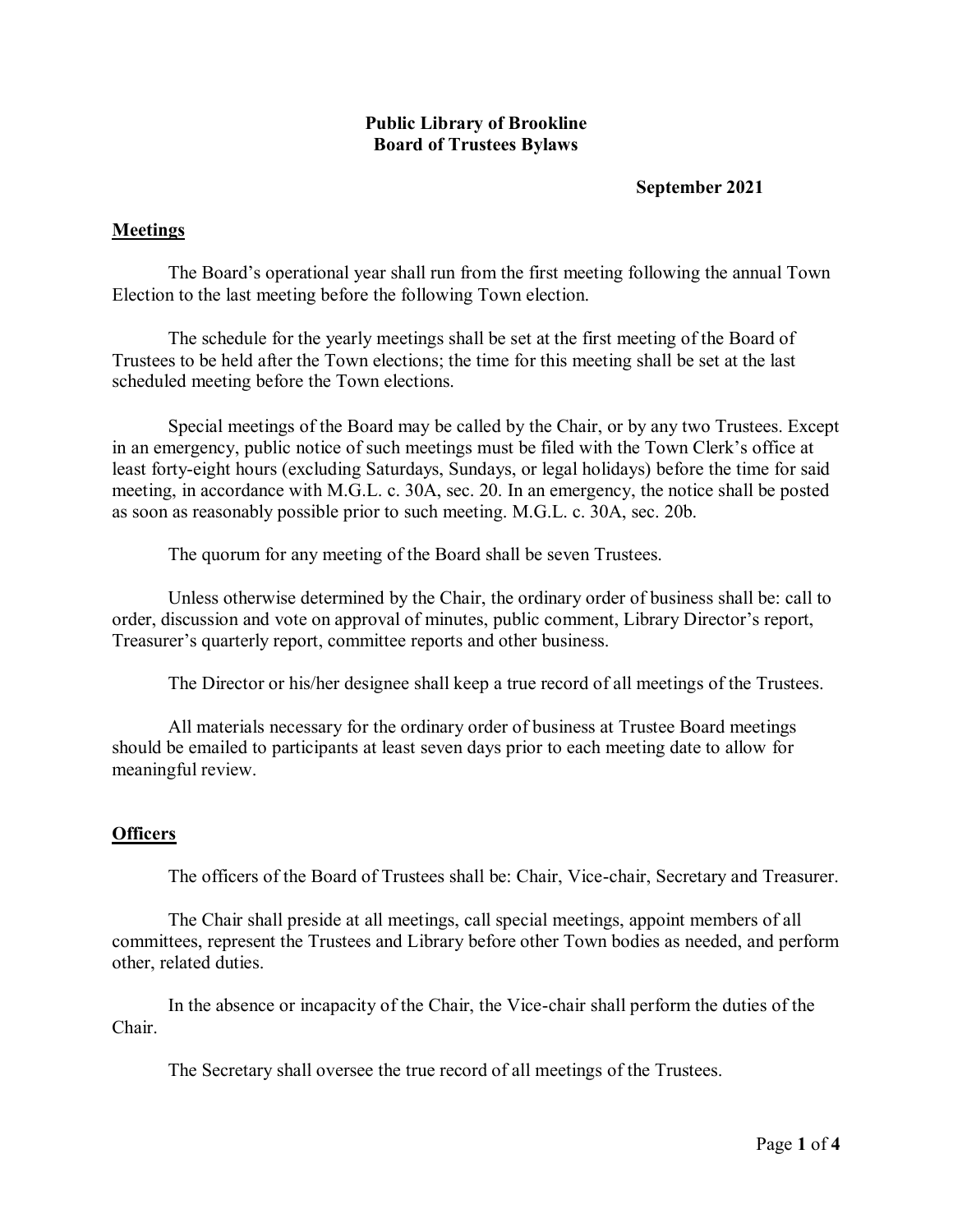The Treasurer shall be the Financial Officer of the Board, keep financial records, oversee the receipts and expenditures of library trust funds, report regularly to the Board on the condition of said funds and prepare an annual budget in consultation with the Library Director and the Finance Committee. The Treasurer shall serve as Chair of the Finance Committee and be a member of Investment Advisory Subcommittee.

The officers shall be elected at the meeting of the Trustees that immediately follows the annual Town elections. Any Trustee may be nominated by one or more other Trustees or may nominate him- or herself to be an officer. Until the Chair is elected, the senior Trustee shall chair that meeting. In the event of a vacancy in any of the officer positions during the year, that vacancy shall be filled by a vote of the Trustees at the next regularly scheduled meeting after the vacancy occurs.

#### **Liaisons**

The Chair may designate liaisons to the Brookline Library Foundation and the Friends of the Brookline Public Library.

The Foundation Liaison will represent the Trustees to the Brookline Library Foundation.

The Friends Liaison will represent the Trustees to the Friends of the Brookline Public Library.

The Chair may also designate liaisons to the Town of Brookline Commission on Diversity Inclusion and Community Relations, its successor, as the case may be, and to other Brookline boards or commissions, with approval of the Board, and without the need to amend these Bylaws.

### **Committees**

There shall be the following standing committees of the Board of Library Trustees:

The Buildings and Grounds Committee shall advise the Trustees on the state of the physical plant and grounds, including but not limited to furniture, carpet and paint in public areas, and shall represent the Trustees at meetings with Town officials at which the Director believes that involvement of the board with respect to the physical plant will be useful.

The Finance Committee shall propose an annual budget (and any supplemental budgets), for expenditure of trust funds and current gifts to be prepared by the Board. The committee shall also advise the Board regarding finances, capital improvements, the Romanow Fund and related matters. The Investment Advisory Subcommittee, which shall be a subcommittee of the Finance Committee, shall advise the Board regarding investment of the Library's endowment funds, and shall report to the Board quarterly on the state of the endowment funds and other issues relevant thereto.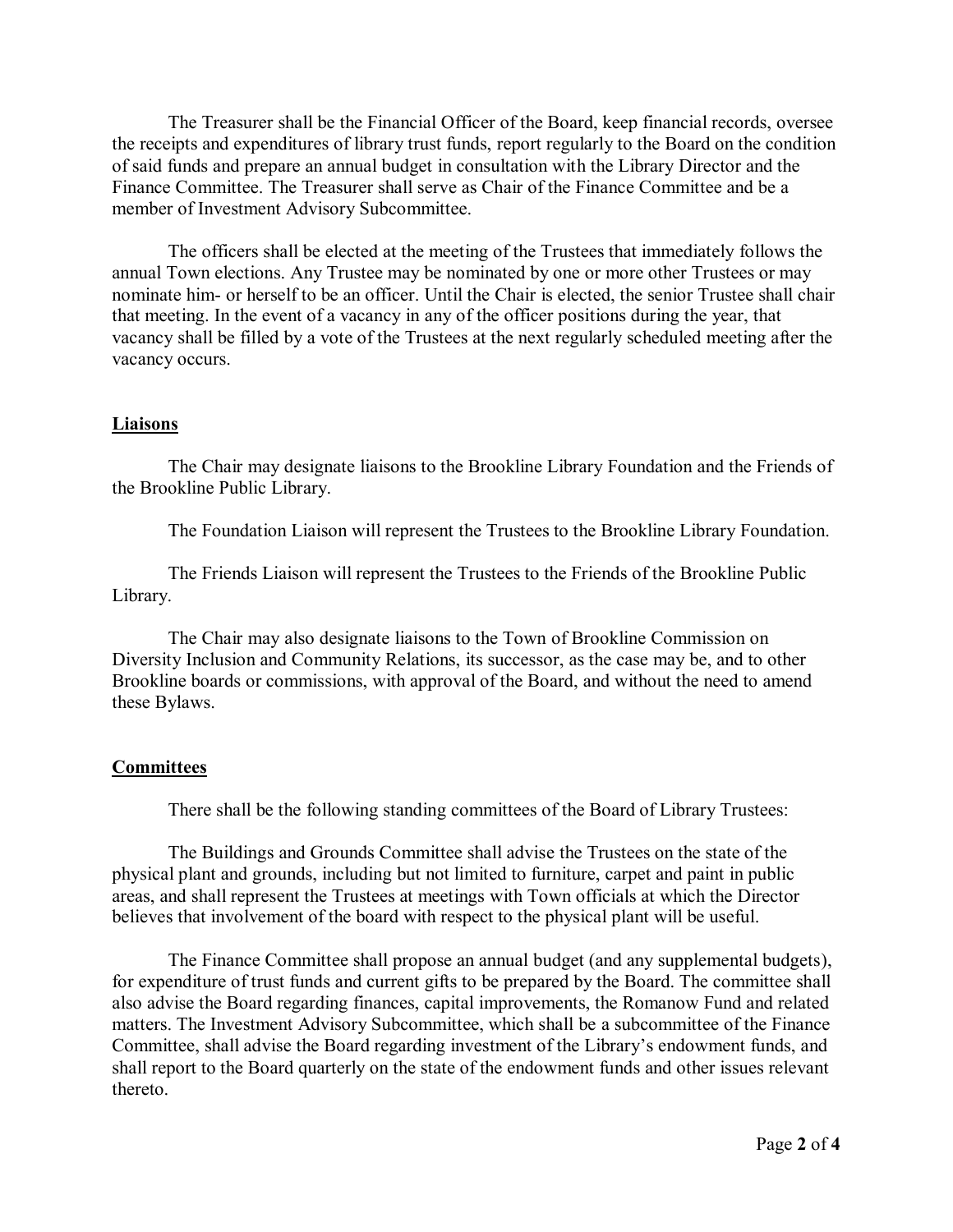The Library Services Committee shall develop and review policies affecting the use of library facilities by the public, proposed by Library staff or board members, and make recommendations to the Board.

The Programming Committee shall develop and sponsor programs and activities that are of benefit to the community.

The Chair of the Board of Trustees is authorized to appoint non-members of the Board to the Investment Advisory Subcommittee and Programming Committee.

The Executive Committee shall be comprised of the Officers, and it will take up issues at the request of the Board, Chair, or Library Director and will initiate discussion about matters relevant to the Library or the Board as they arise.

Each standing committee, other than the Executive Committee, shall include a maximum of two members of the Executive Committee.

Committee assignments shall extend to the second meeting following the annual Town elections.

The Chair may appoint other ad hoc committees for a period not to extend beyond the second meeting after the next Town election. The Chair of the Board appoints all committee chairs.

### **Duties of the Board of Trustees**

The Trustees shall be responsible for the operations and procedures of the Library in their capacity as representatives of the citizens of the Town. This supervisory responsibility shall not be construed so as to interfere with the responsibility and prerogatives of the Library Director in regard to the day-to-day administration of the Library and the implementation of Trustees policies.

The Trustees shall carry out the duties of public library trustees as provided by state statute, especially as elaborated by Massachusetts General Laws Ch. 78 S11. In particular, the Trustees shall have the custody and management of the Library and all of the property owned by the Town pertaining to the Library. The Trustees shall be responsible for all monies appropriated by the Town for the Library and for all money or property received by the Town by gift or bequest for the Library.

The Trustees shall approve a written employment contract for the Library Director, detailing the basic conditions of employment, as provided by M.G.L. Ch. 78 Sec. 34.